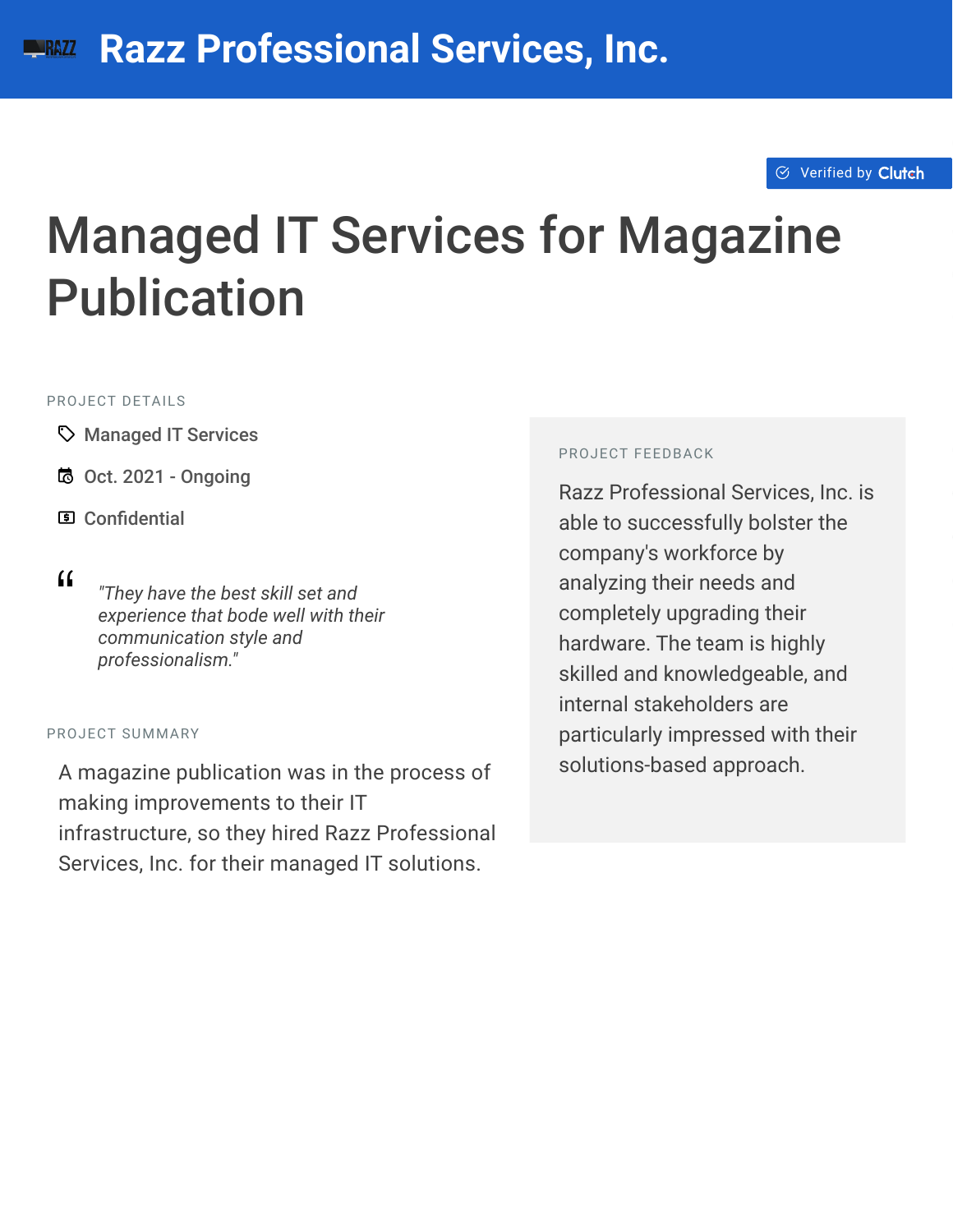#### **[R](https://clutch.co/profile/razz-professional-services?utm_source=case_studies&utm_medium=logo)azz Professional Services, Inc. NRAZZ**

# The Client

#### Introduce your business and what you do there.

I'm the president and publisher of Los Angeles Magazine.

# The Challenge

What challenge were you trying to address with Razz Professional Services, Inc.?

Our IT infrastructure is the foundation of our business, so we needed someone to make improvements to it.



#### CLIENT RATING



| Quality:            | 5.0 |
|---------------------|-----|
| Schedule:           | 5.0 |
| Cost:               | 5.0 |
| <b>Would Refer:</b> | 5.0 |

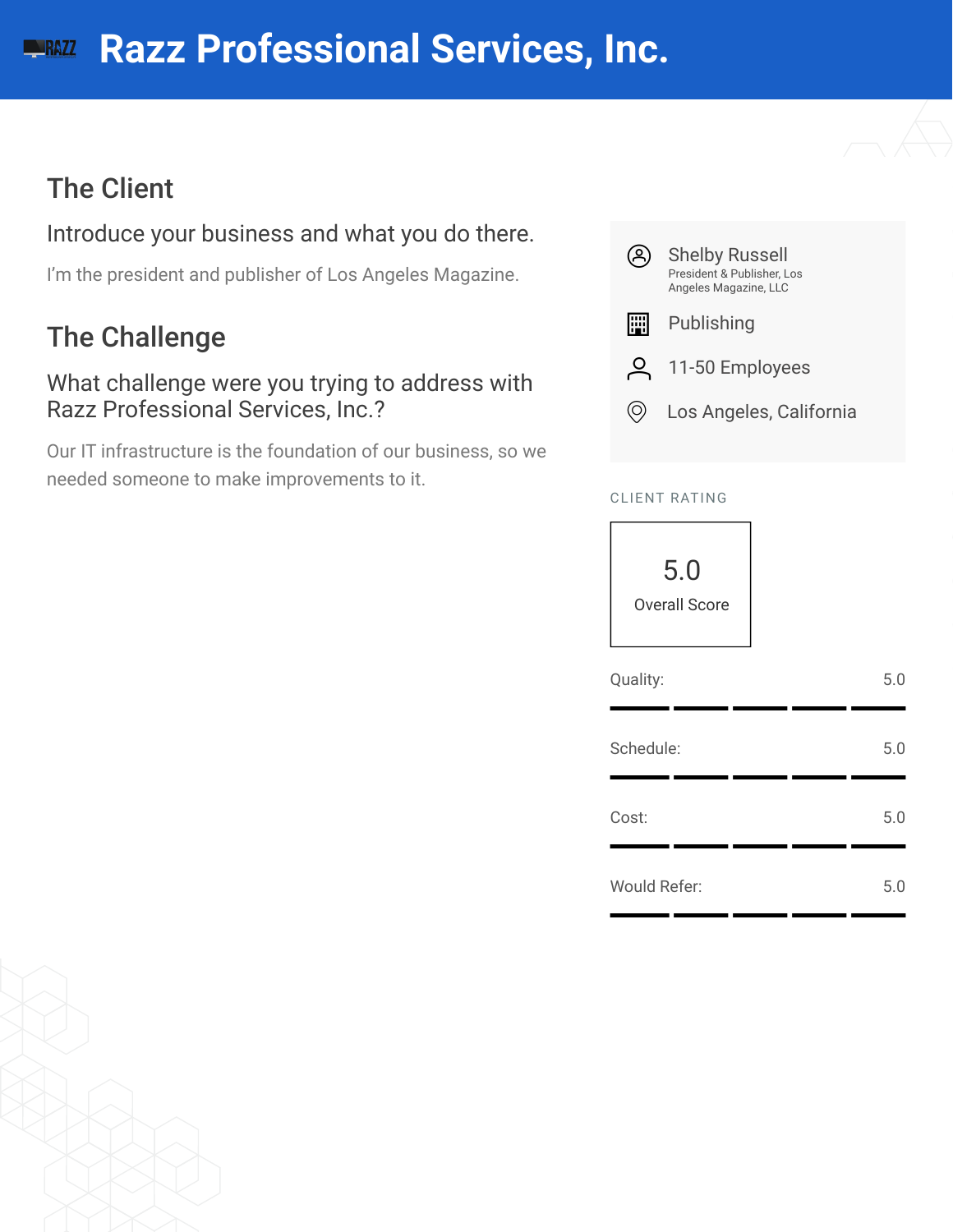# The Approach

#### What was the scope of their involvement?

To ensure our operations are running on all cylinders and the proficiency of our team, we partnered with Razz Professional Services for their managed IT services.

They provide everything such as helpdesk support, computer onboarding, and in-house IT support.

#### What is the team composition?

We primarily work with two people from their team at the moment.

#### How did you come to work with Razz Professional Services, Inc.?

I believe I found their company on Clutch while researching for local IT providers.

#### What is the status of this engagement?

Our ongoing partnership started in October 2021.

# The Outcome

#### What evidence can you share that demonstrates the impact of the engagement?

Razz Professional Services has taken complete ownership of our IT-related issues, as they set up a fantastic helpdesk process for all our employees. Apart from that, they've analyzed and upgraded all our hardware to ensure that our team is working with the best possible computers.

They continue to help us transition into a better IT infrastructure, which I'm thankful for.